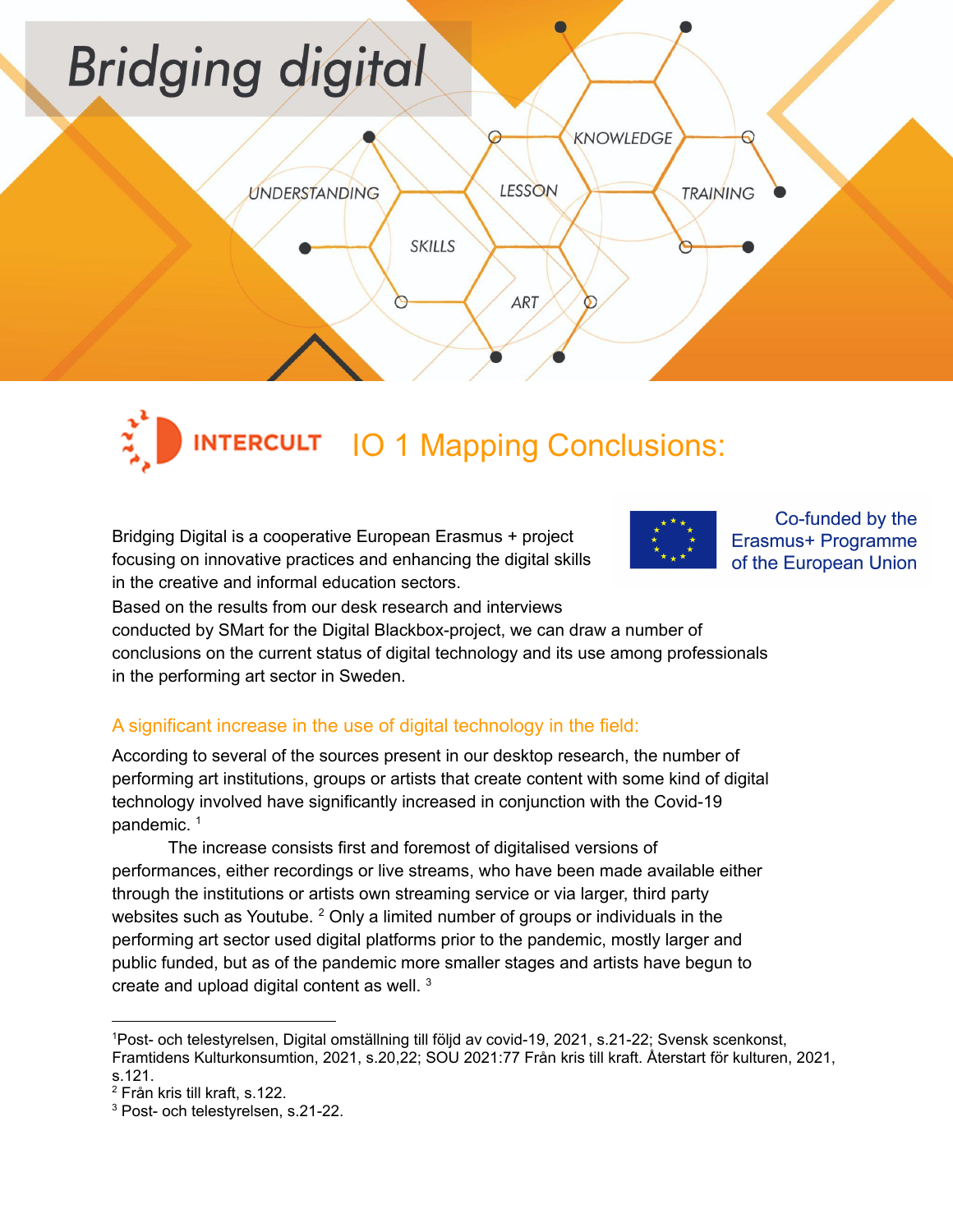## A widespread lack of competence:

A recurring concern brought up in the examined material is a, at least perceived, lack of digital competence among those active in the field. This lack of competence is explained as a product of their limited experience.

As mentioned above, most of the professionals in the performing art sector had little to no experience with creating any form of digital content prior to the limitation on public gatherings due to the pandemic. The limitations, which started in march of 2020, forced the performing art sector to rapidly move their focus to digital formats.<sup>4</sup>

An increased level of competence is, according to previous research, a necessity in order to improve the quality of recorded performances and to use technology in order to evolve their work. <sup>5</sup> Beyond competence in digital technology, producing digitised performing art also requires a new type of artistic competence, in order to create a comparable digital version of the analog original.<sup>6</sup>

#### … and resources:

The other significant challenge for creators of performing art in Sweden when it comes to using digital technology is a lack of resources. According to a survey commissioned by the Swedish government, a lack of economic resources is effectively discouraging the performing art sector from developing their work with digital technology.<sup>7</sup> For the groups and artists who first and foremost create analog and location based performances, the creation of digital versions result in additional costs. They need to dedicate resources for competent staff, technological equipment and other infrastructure, such as digital platforms, etc. Content available through the internet also results in an increased cost for copyrights. <sup>8</sup>

There also seems to exist a widespread uncertainty regarding the monetizing of produced digital content. According to the sector associationSvensk Scenkonst (Swedish Performing Arts Association) a majority of the public funded institutions haven't monetized their digital content. In order to make it sustainable from an economic standpoint, they need both an increase in funding and new revenue models.

<sup>9</sup> And according to a survey done by Svensk Scenkonst the quantity of the audience interested in watching digital performing art is very low and those willing to pay for it is even lower. <sup>10</sup> This creates an uncertainty regarding how a continued investment in digital technology can be made profitable, especially in a way that doesn't affect the rest of the creative work in a negative fashion. The increased amount

<sup>4</sup> Från kris till kraft, s.220-221.

<sup>5</sup> Från kris till kraft, s.126.

<sup>6</sup>Statens Kulturråd, Ökad digitalisering av offentligt finansierad kultur i Sverige, 2016. s.18.

<sup>7</sup> Från kris till kraft, s.220-221.

<sup>8</sup> Från kris till kraft, s.122.

<sup>9</sup> Från kris till kraft, s.19; Svensk Scenkonst, s.28.

<sup>10</sup> Framtidens Kulturkonsumtion, 2021, s.30-31; Framtidens Kulturkonsumtion, 2020, s.33-35; Post- och telestyrelsen, s. 29.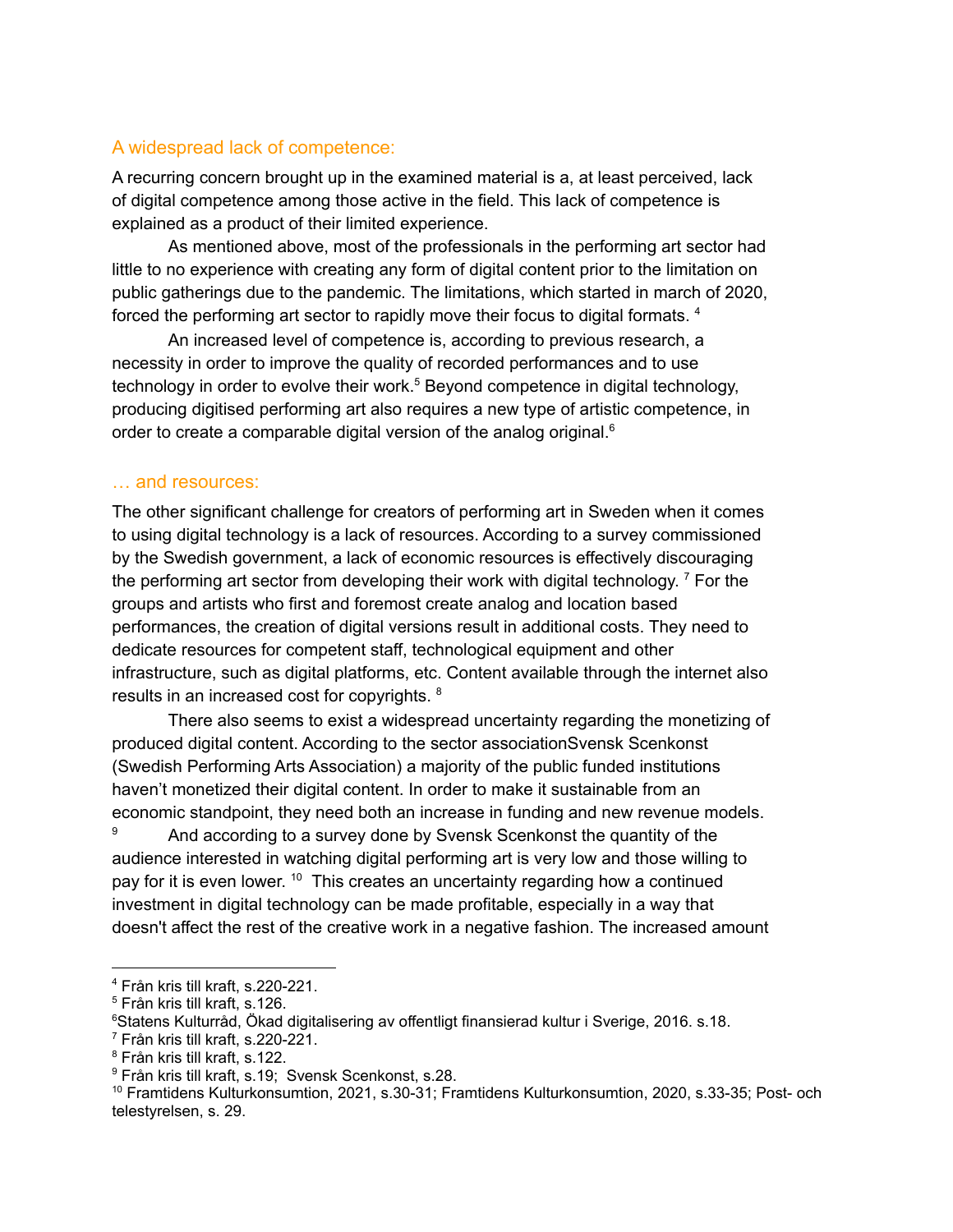of available digital content also contributes to an increased expectation regarding its quality.<sup>11</sup> Possibly making it even harder to catch the interest of the audience.

As of now the type of investment needed to to develop their digital competence isn't something that many of the producers of performing art can financially manage. In order to achieve a continued development of the digital content produced there need to be a change to the current economic structures and cultural politics as they still only accommodate for an analog consumption of culture.<sup>12</sup>

## A need for an audience:

An aspect where the difference between digitized and traditional, on location stage performances is apparent, is in the interaction with the audience. Even though many of the institutions and artists heard in the surveys have begun to produce digital content they express a longing for an opportunity to be able to meet an audience participating on location again. An aspect of performance that appears to be central to the audience members as well. According to Svensk Scenkonst's survey 67% claim that experiencing the performance on location among other people is a "very important" part of the experience.<sup>13</sup>

Even though a big portion of the material examined in this mapping process claims that digitally available content has the potential to reach a wider audience there is, especially at publicly funded institutions, a concern over risking to alienate or exclude audience members by creating more digital and internet dependent content. Specific elderly and underprivileged groups in society, due to a perceived lack of digital competence and access to technology among these groups.<sup>14</sup>

The increase of content available through digital platforms has also made it even more of a challenge, especially for smaller creators, to reach a possible audience. According to a survey commissioned by the Swedish government, the larger amount makes it difficult for the audience to find content other than what's available through the big mainstream platforms.<sup>15</sup>

Although several of the artists and institutions heard in several of the examined sources claim to be interested in continuing to create and develop their digital content, many claim to be longing for a physical audience. Many also claim that they have an intent to continue producing digital content, but as more of a compliment to their regular, analog work and stage productions. 16

<sup>11</sup> Från kris till kraft, s.220-221.

<sup>12</sup> Från kris till kraft, s.121-122, s.134.

<sup>13</sup> Framtidens Kulturkonsumtion, 2020, s.19; Från kris till kraft, s.170.

<sup>14</sup> Myndigheten för kulturanalys, *En översyn av pandemins effekter inom kulturområdet, 2021*, s. 9, 23; Från kris till kraft, s.22.

<sup>15</sup> Från kris till kraft, s.199.

<sup>16</sup> Från kris till kraft, s.122-123; Svensk Scenkonst, s.28.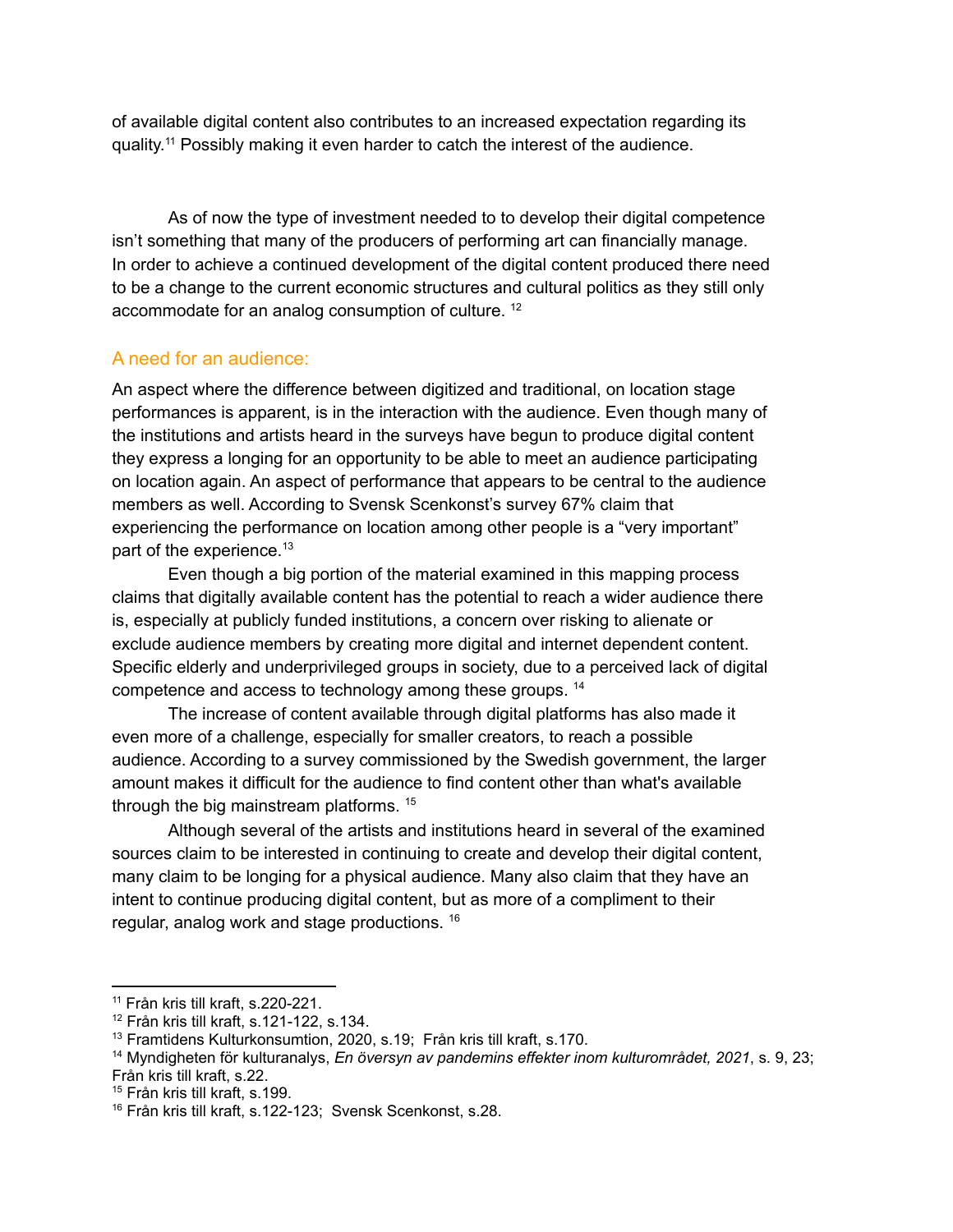# Sources

The following page presents a list of a number of publications, reports and surveys covering different aspects of digitalisation of the culture sector in Sweden, with a focus on performing art. A majority of them can be seen quoted above.

Official Report of the Swedish Government Från kris till kraft. Återstart för kulturen. [From crisis to force. Restart for the culture], 2021.

Official Report of the Swedish Government Konstnär oavsett villkor [Artist despite conditions], 2018

Kulturdepartementet [Ministry of Culture] Politik för konstnärens villkor [Politics for the artists' conditions], 2021.

Myndigheten för kulturanalys [The authority for cultural analysis] Ett år med pandemin - Konsekvenser och offentliga insatser inom kulturområdet [One year with the pandemic - Consequences and public cultural area], 2021

Myndigheten för kulturanalys [The authority for cultural analysis] En översyn av pandemins effekter inom kulturområdet [An overview of the effects of the pandemic on the cultural field], 2021.

Post- och telestyrelsen [Swedish Post and Telecom Authority] Digital omställning till följd av covid-19 [Digital conversion due to covid-19], 2021. Pratik Vithlani/ TYP Kulturkapital [TYP Culture capital] Digitaliseringens Konsekvenser för konstnärligt yrkesutövande [The consequences of the digitalisation for the artistic profession], 2017

Statens Kulturråd [Swedish Arts Council] Ökad digitalisering av offentligt finansierad kultur i Sverige [Increased digitalising of the publicly funded culture in Sweden], 2016.

Eric Sjöström/Svensk Scenkonst [Swedish Performing Arts Association)] Omstart för scenkonsten [Restart for the performing arts]. 2020

Svensk scenkonst [Swedish Performing Arts Association)] Framtidens Kulturkonsumtion [Culture Consumption of the Future], 2021.

Svensk scenkonst [Swedish Performing Arts Association)] Framtidens Kulturkonsumtion [Culture Consumption of the Future], 2020.

SMart, Digital BlackBox, 2021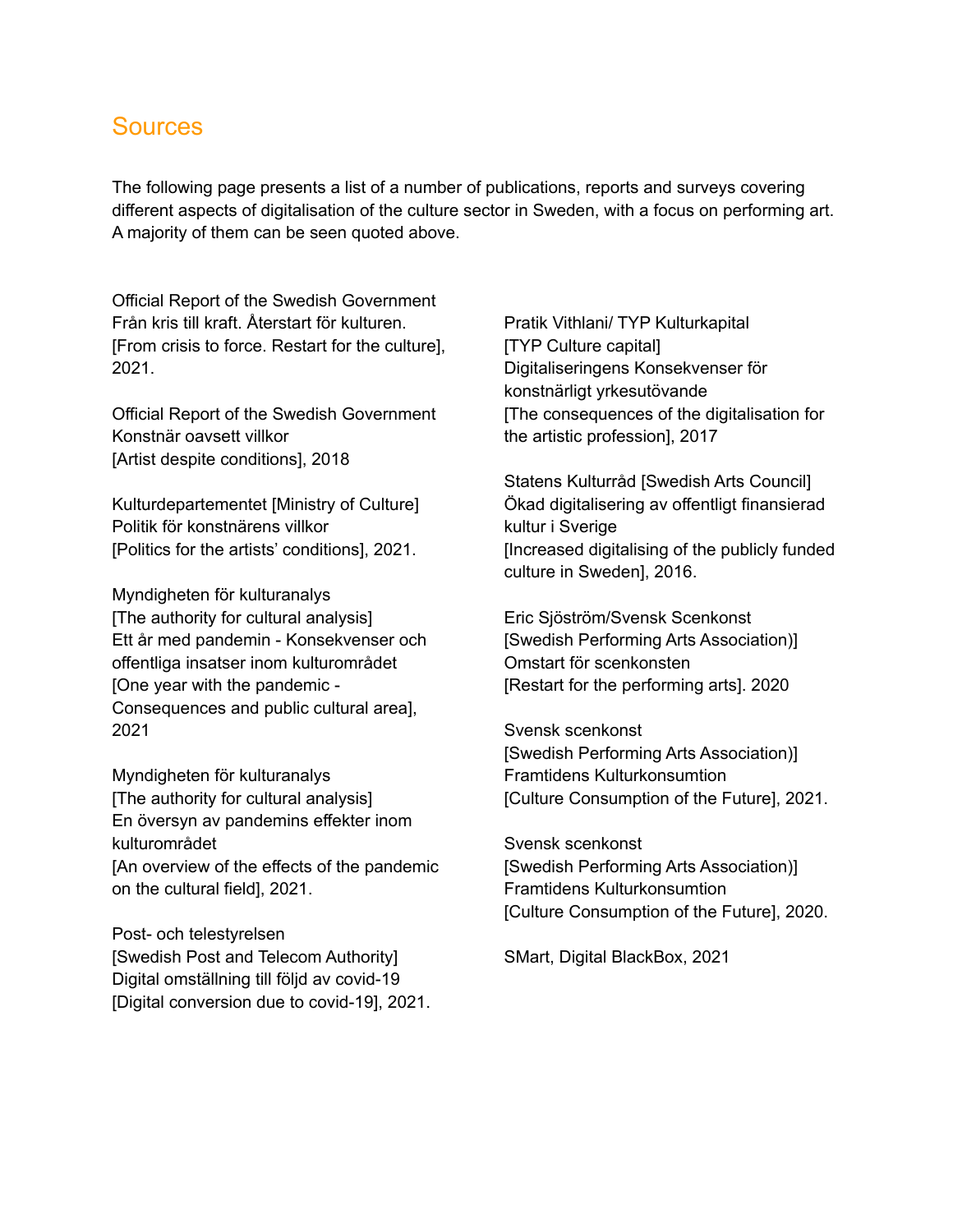# **Examples**

The following pages presents a selected list of performances by Swedish performing artists and groups who incorporate digital technology in their works.

# Title: The art of facing fear Creator: Darling Desperados [http://www.darlingdesperados.com/the-art-of](http://www.darlingdesperados.com/the-art-of-facing-fear/) [-facing-fear/](http://www.darlingdesperados.com/the-art-of-facing-fear/)

#### Description:

Theater play performed during 2020 live through Zoom, created by the Swedish independent theatre group Darling Desperados. It was performed with multiple different casts to accommodate different time zones. The play also incorporated elements of improv, based on audience members' testimonies during discussions in breakout rooms halfway through the play.

#### Titel: Alone together

Creator: Robin Jonsson <https://www.robinjonsson.net/alone-together>

Description:

A VR dance performance created by Swedish choreographer Robin Jonsson. VR-sets and controllers are used by both dancers and audience. Also digital avatars of both audience and the performing dancers. Focus on interactions between the dancers and the audience. Performed live, with the dancers in motion capture suits

#### Titel: The Big Boo

Creator: Bombina Bombast

[https://www.bombinabombast.com/the-big-b](https://www.bombinabombast.com/the-big-boo)

# [oo](https://www.bombinabombast.com/the-big-boo)

Description:

Point of view, through a VR-headset, from one of the characters in a movie.

Titel: The Shared individual Creator: Bombina bombast, with Danish film studio Makropol.

[https://www.bombinabombast.com/sharedin](https://www.bombinabombast.com/sharedindividual) [dividual](https://www.bombinabombast.com/sharedindividual)

#### Description:

A camera live streams from the point of view of the actors on stage, to VR-headsets worn by the audience members.

Titel: Half Life – The Ultimate VR **Experience** 

Creator: Kungliga Operan

[Royal Swedish Opera]

[https://www.operan.se/media/video/the-ultim](https://www.operan.se/media/video/the-ultimate-vr-experience-with-the-royal-swedish-ballet/) [ate-vr-experience-with-the-royal-swedish-ba](https://www.operan.se/media/video/the-ultimate-vr-experience-with-the-royal-swedish-ballet/) [llet/](https://www.operan.se/media/video/the-ultimate-vr-experience-with-the-royal-swedish-ballet/)

## Description:

A performance of Half LIfe by Sharon Eyals recorded from 60 different angles, to create a VR-environment. Created in collaboration with a Swedish production company specializing in Virtual Reality.

Titel: Urgent Drama

Creator: Folkteatern

## <https://fjardescenen.folkteatern.se/node/19> Description:

A series of short plays created by international writers for Fjärde Scenen [Fourth Stage], their stage dedicated to performances created for digital platforms. By themself describe as a "emergency response" to the pandemic.